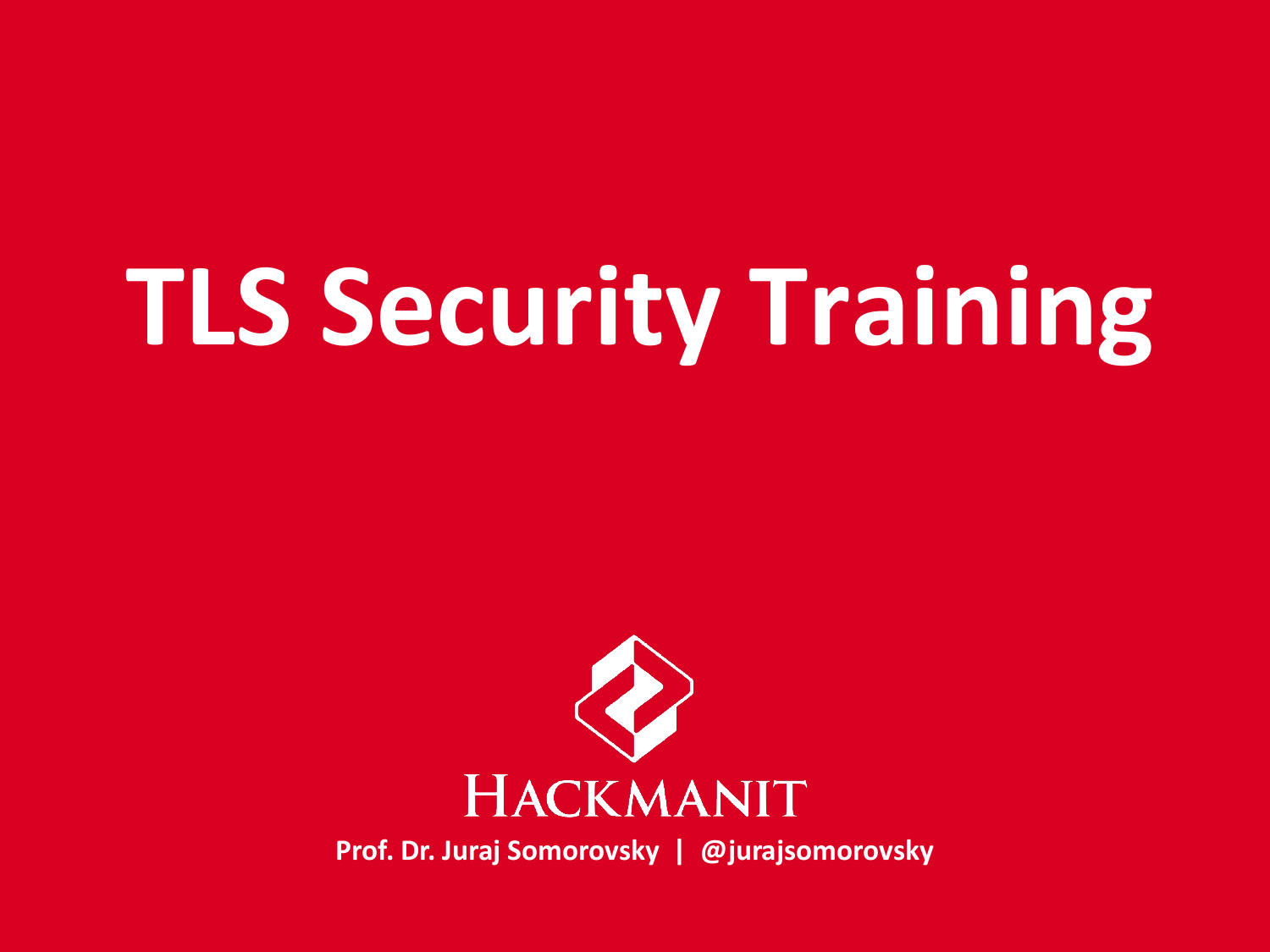# **Overview of the Training**

- **1. Crypto Basics**
- **2. Transport Layer Security**
- **3. Certificates**
- **4. Attacks on PKI**
- **5. Attacks on TLS**
- **6. TLS Evaluation Tools**
- **7. TLS Implementations**
- **8. Outlook**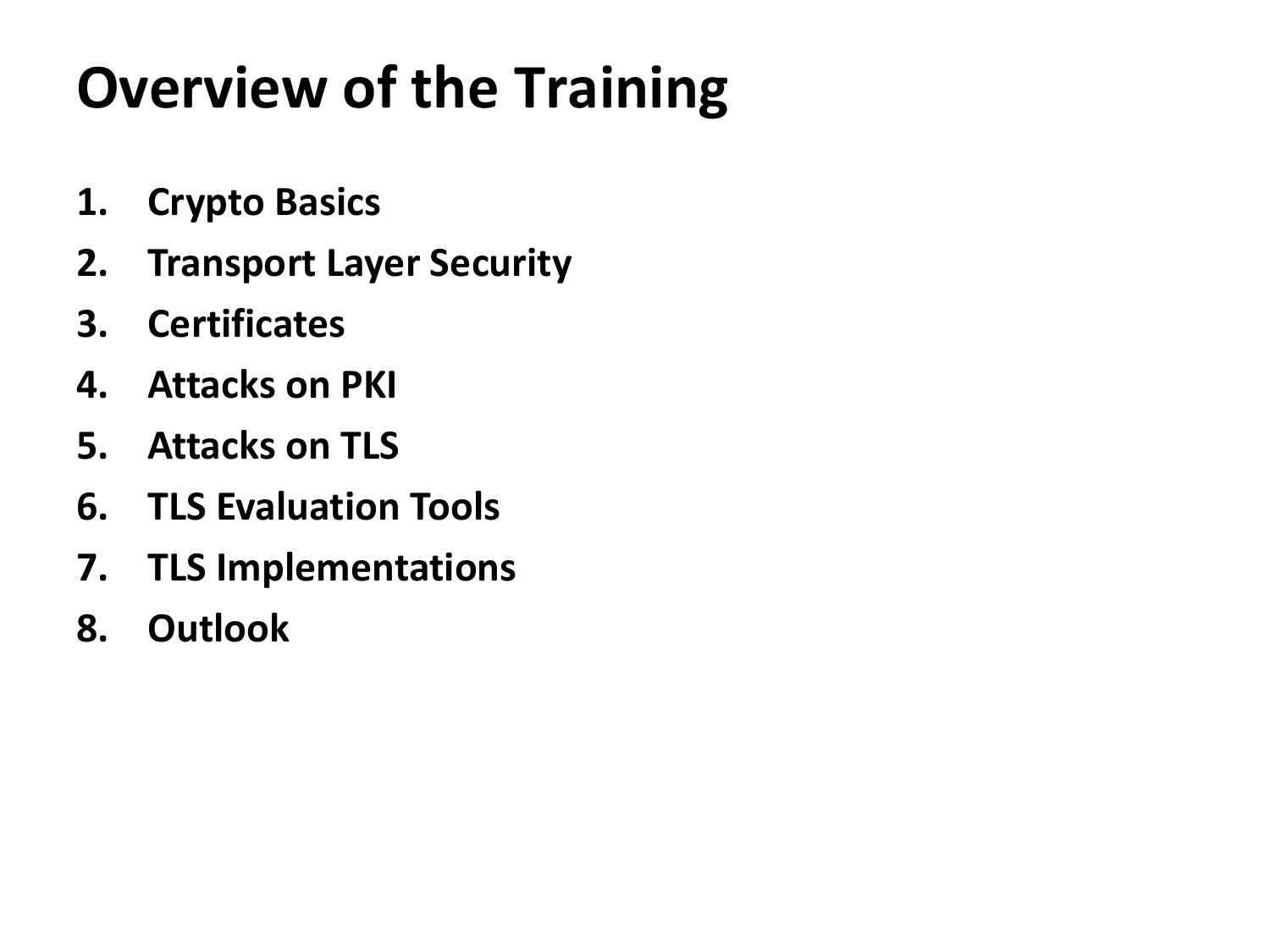# **How to Distribute Symmetric Keys?**

• Public-key (asymmetric-key) crypto

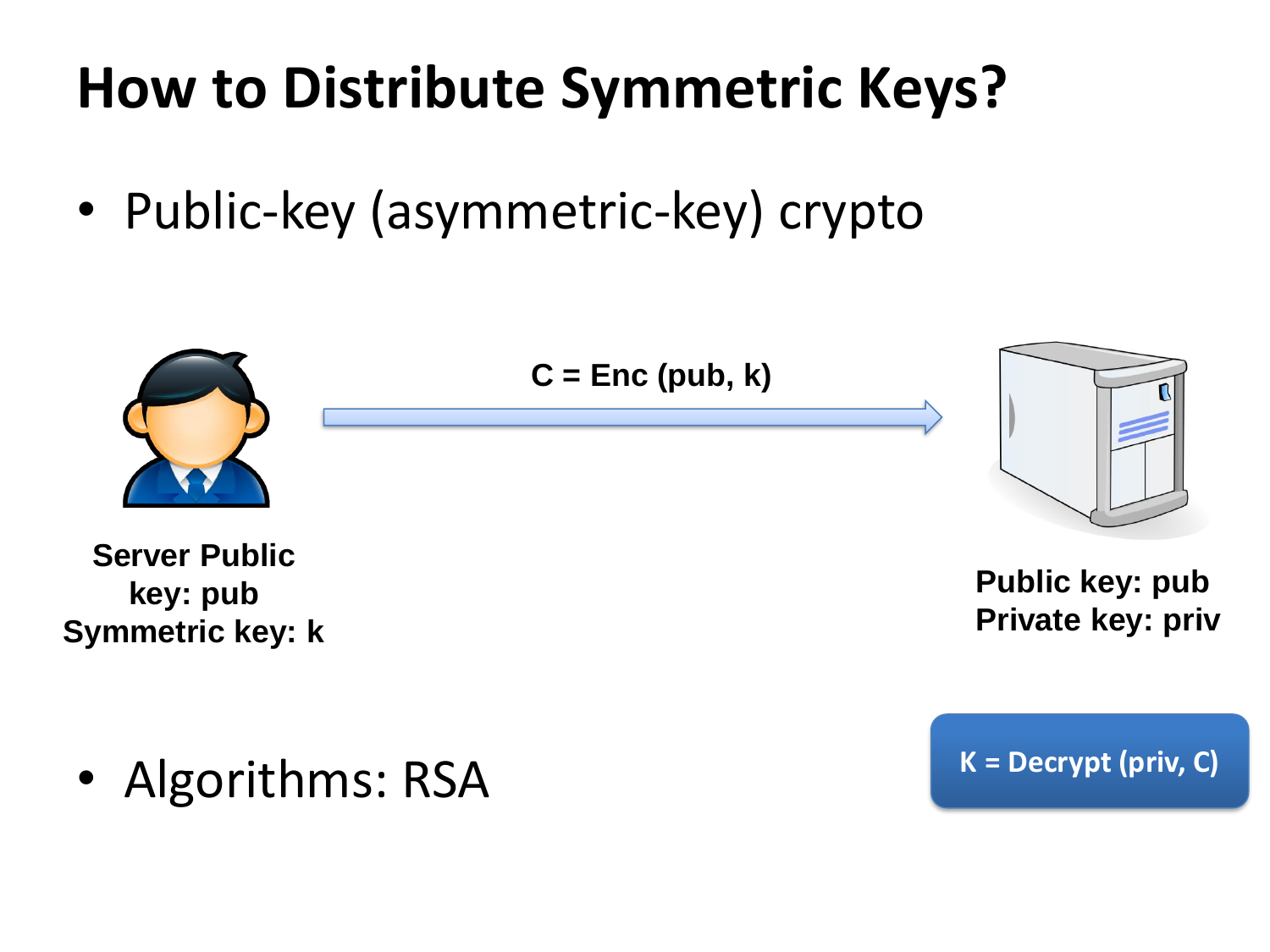# **TLS Cipher Suite**

• Collection of crypto algorithms used in a TLS session



#### **TLS\_DHE\_RSA\_WITH\_AES\_128\_CBC\_SHA**

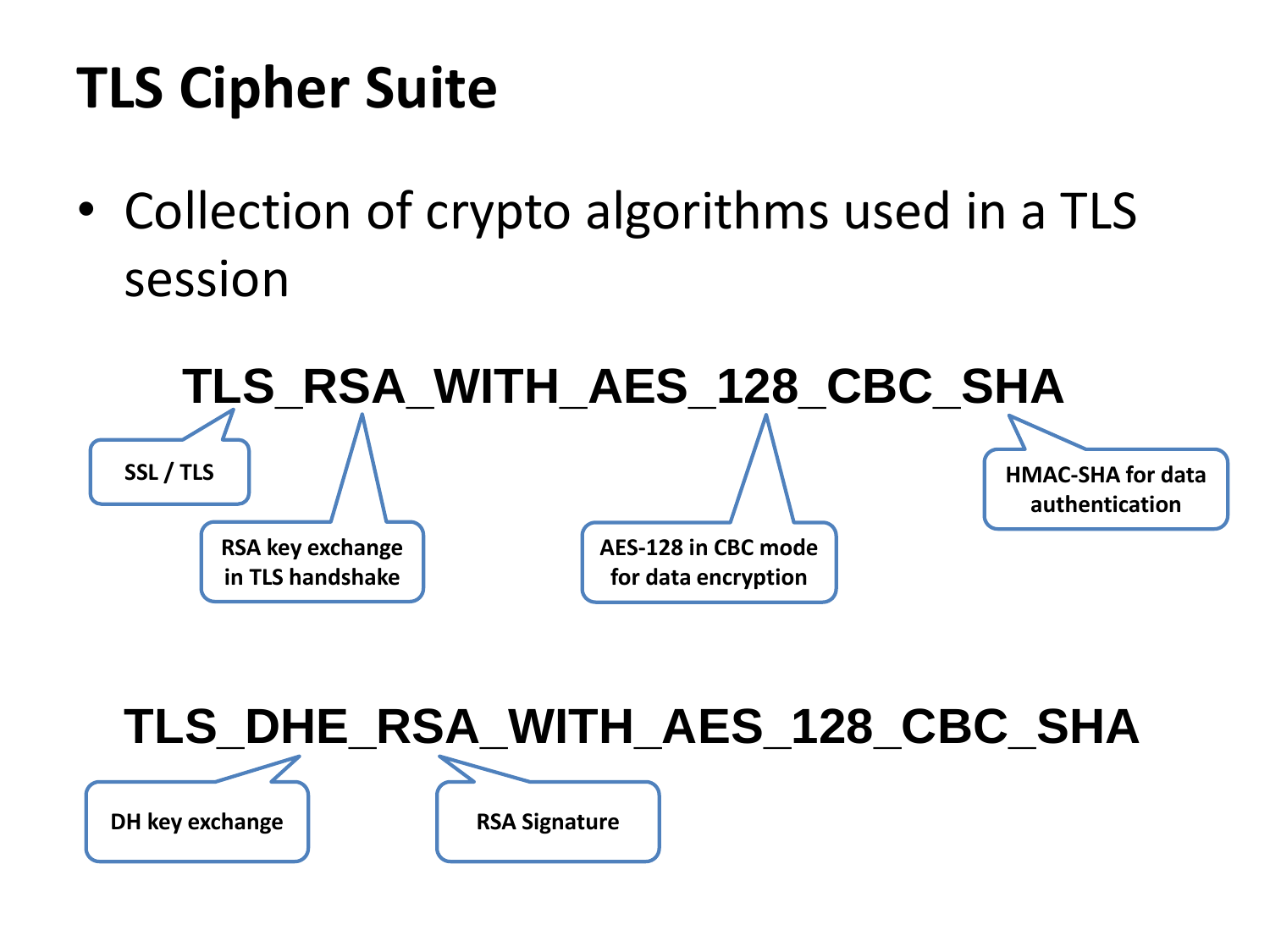### **Certificate Chains**



- Root CAs issue intermediate certs
- Intermediate CAs issue certificates for subscribers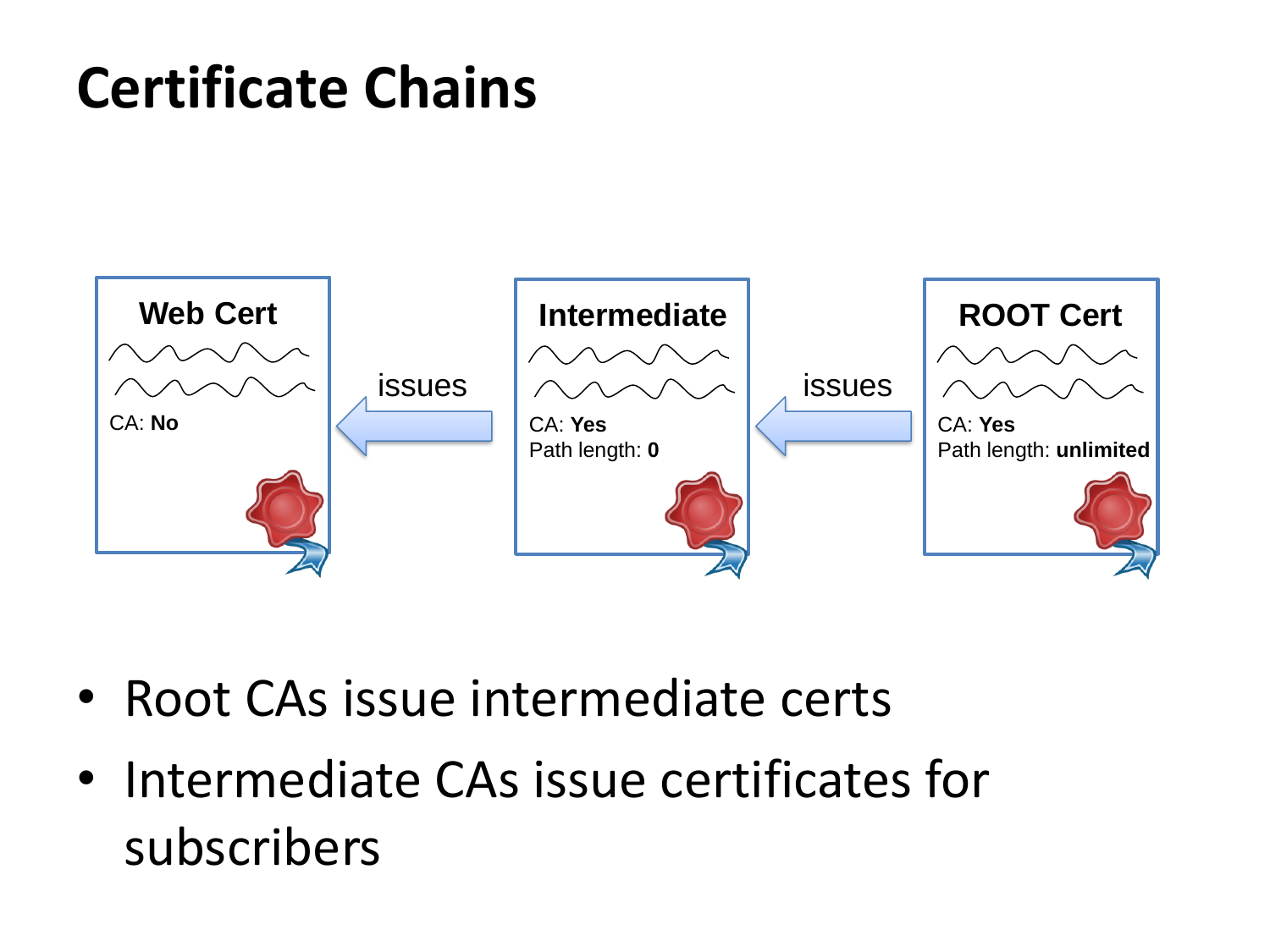#### **TLS History**

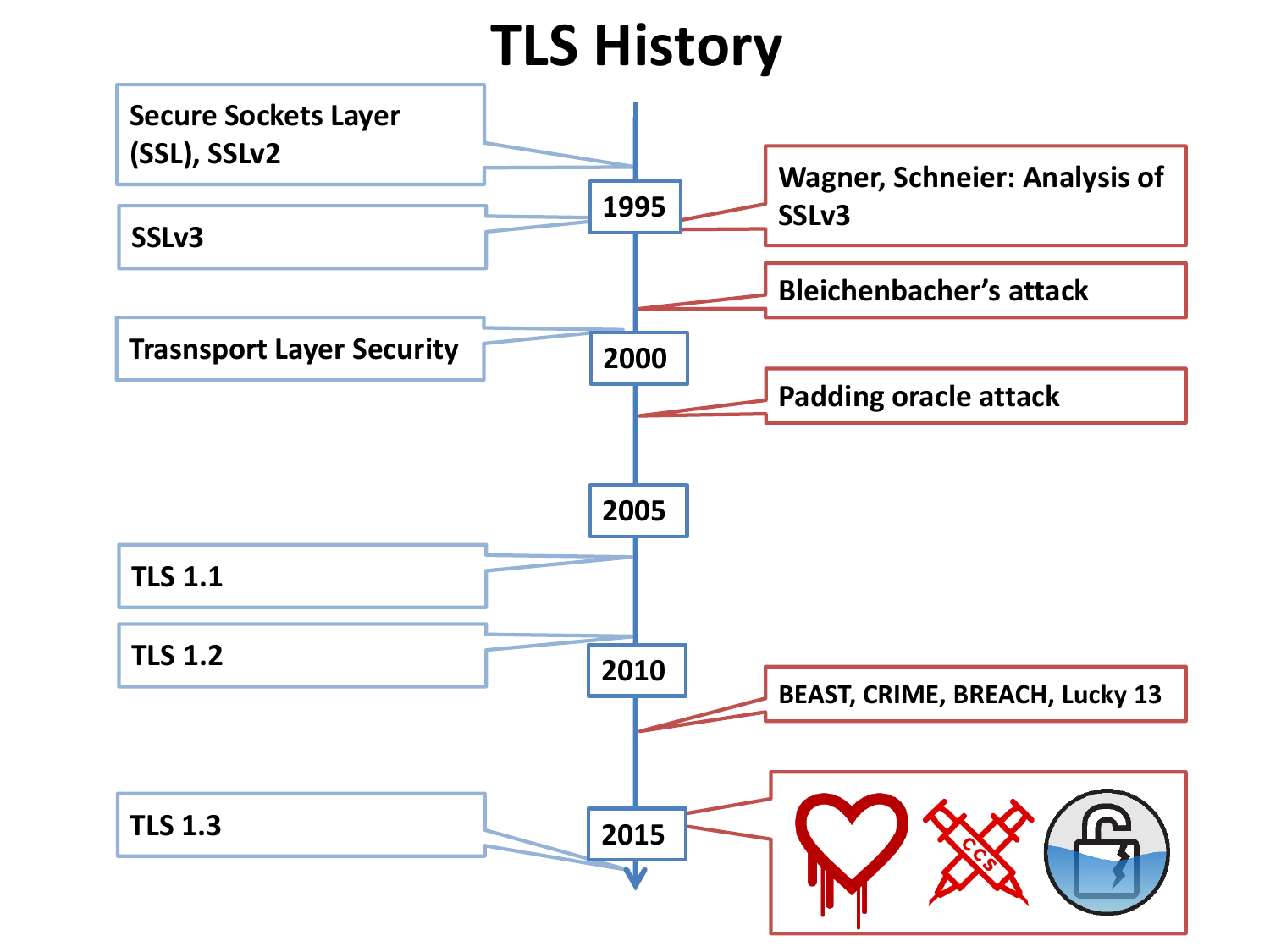# **TLS Server as an Oracle**

- Attacker can query the server
- The server decrypts and responds with **valid/invalid**
- Possible side channels:
	- Direct messages
	- Timing





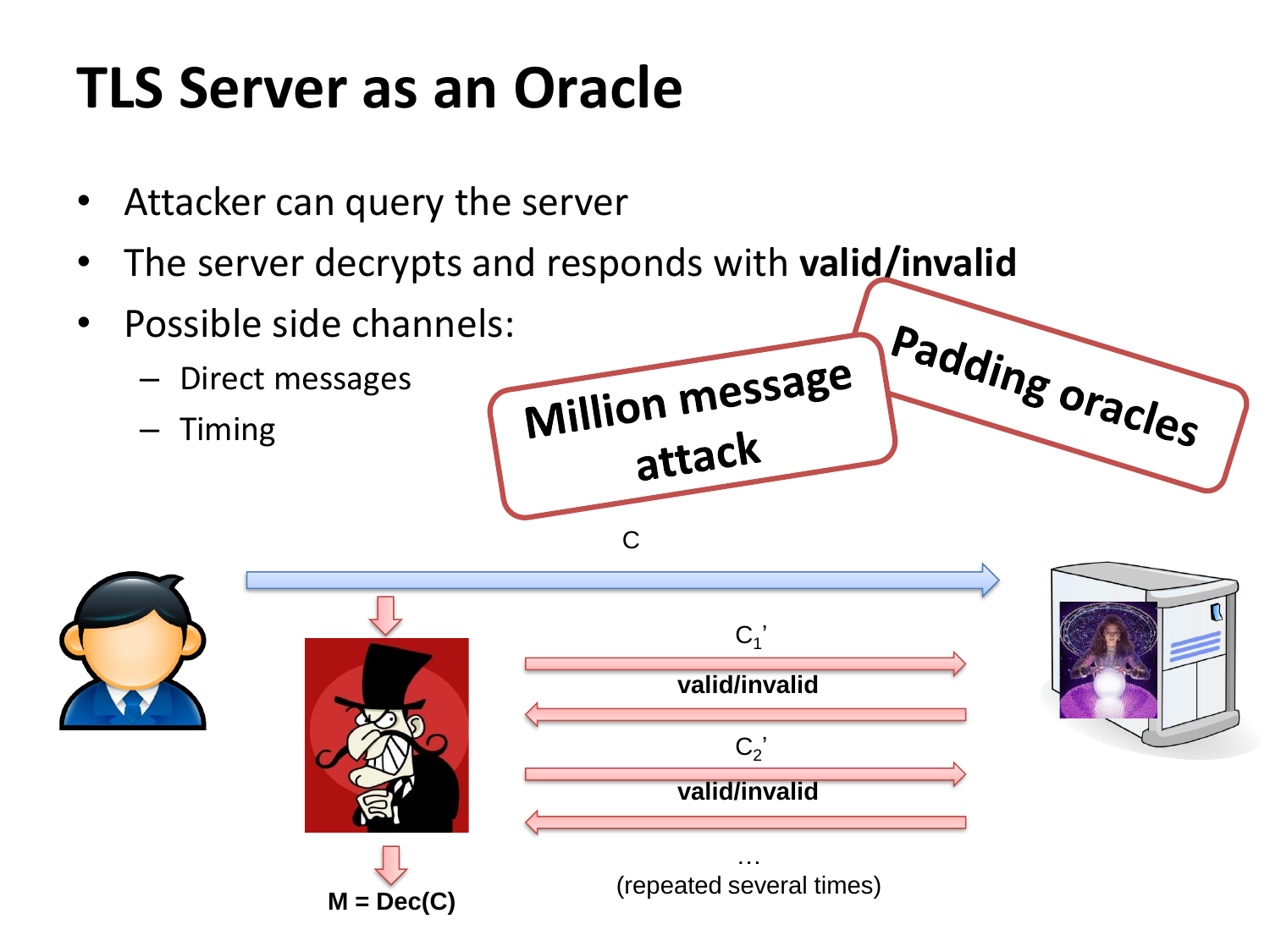# **CRIME: Compression**

- TLS offers compression
- Deflate compression (used in ZIP, GZIP...)
- Compression:



- More redundancy -> more compression
- Less redundancy -> less (no) compression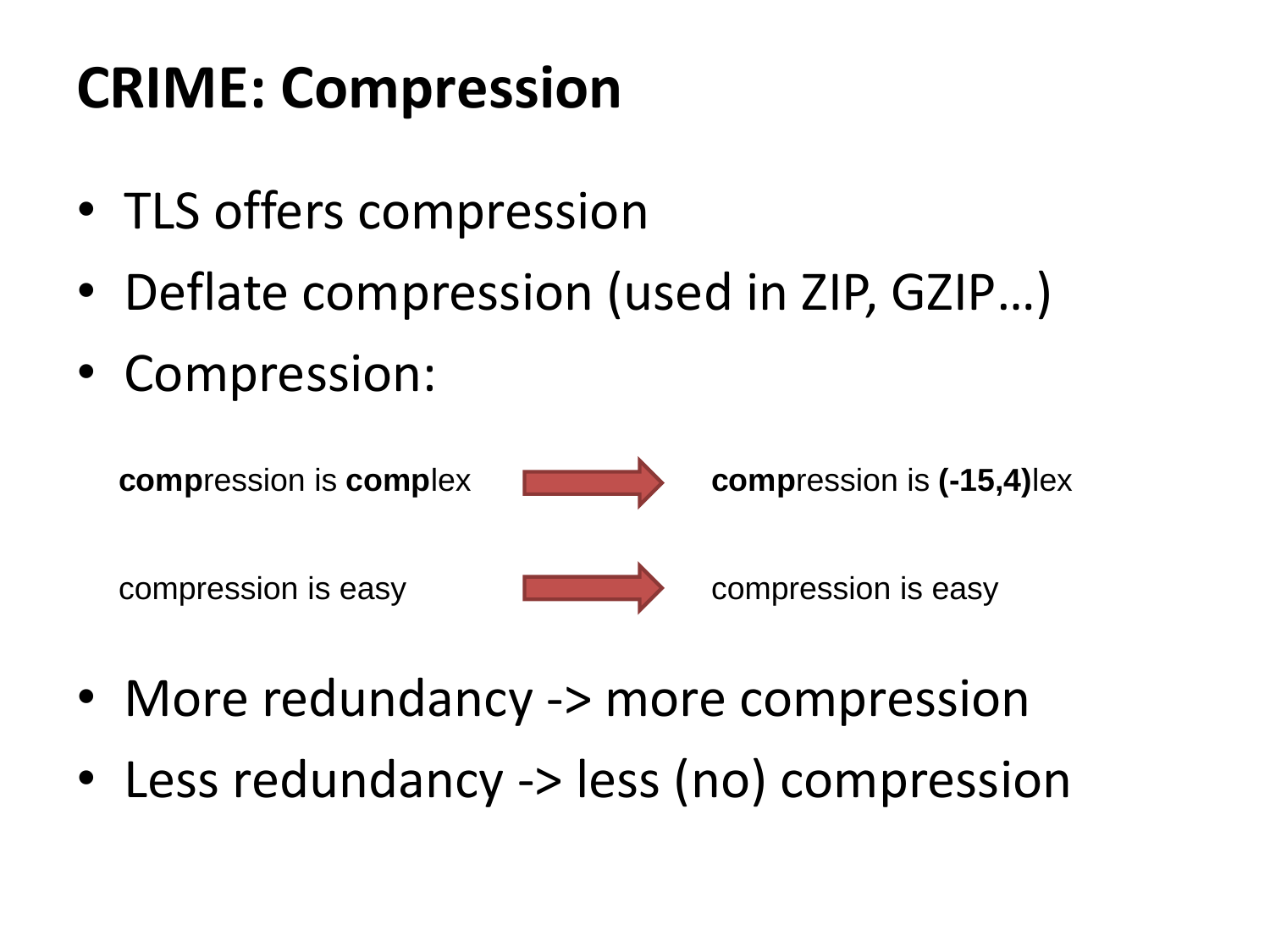#### **CRIME: Scenario**

• Assumption: Streaming-based cipher

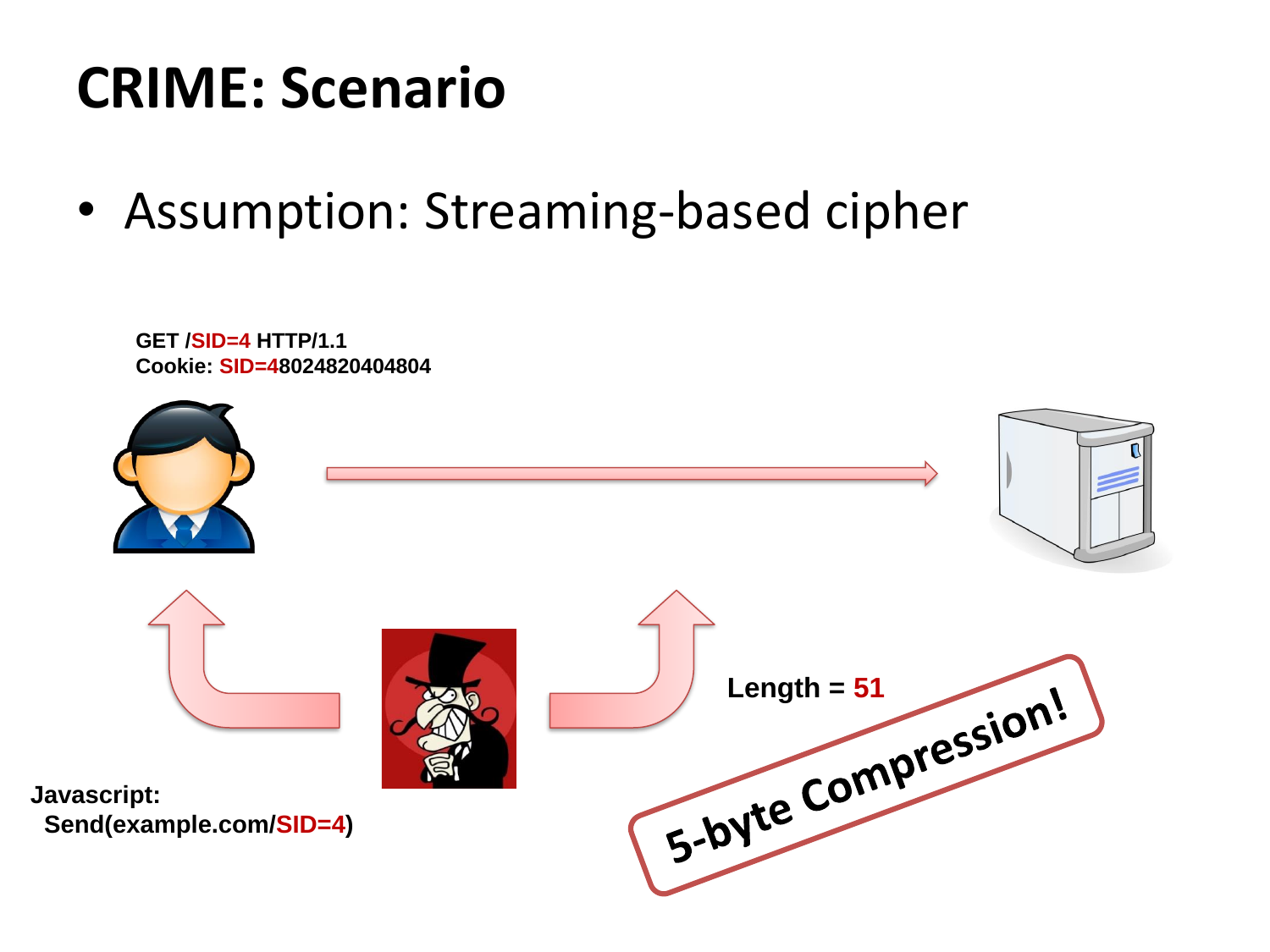# **Heartbleed**

- Discovered in April 2014
- Riku, Antti and Matti (Codenomicon) and Mehta (Google Security)
- Buffer Overread
- Improper validation of a Heartbeat request



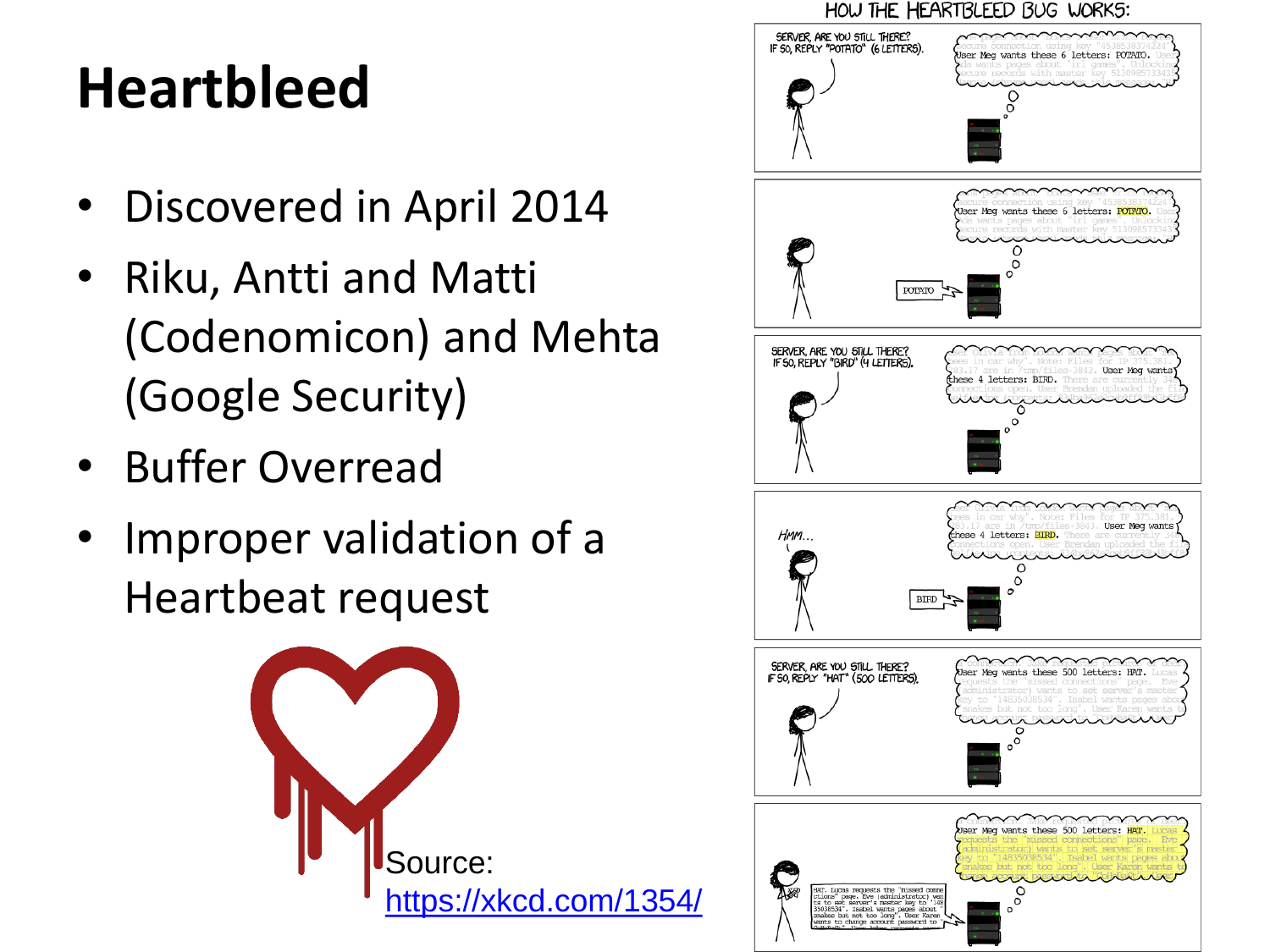# **mbed TLS**

- Formerly known as PolarSSL
- <https://tls.mbed.org/>
- Especially for hardware devices
- Running:
	- Compile the library
	- Dummy test server located in:

mbedtls-2.0.0/programs/ssl/**ssl\_server2**

– Run with the following parameters:

**ssl\_server2 server\_port=54001 key\_file=[rsakey.pem] crt\_file=[rsacert.pem]**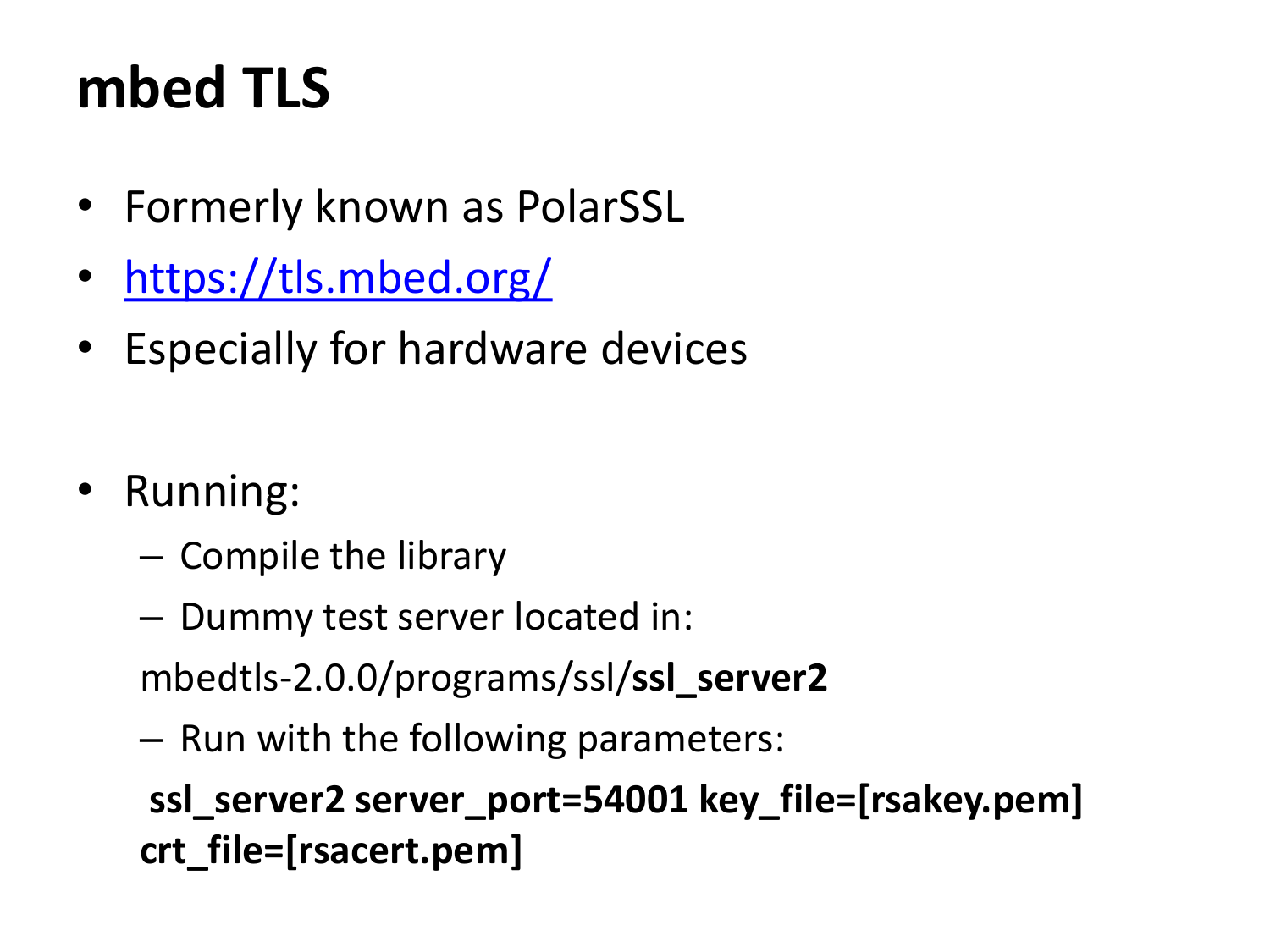# **Complex Cipher Suite Configuration**

- Only SHA1 cipher suites:
	- openssl ciphers 'SHA'
- No SHA1 cipher suites:
	- openssl ciphers '!SHA'



- ECDH and DH cipher suites, no RSA:
	- openssl ciphers 'ECDH:DH:!RSA'
- "Whitebox" configuration example:
	- openssl ciphers 'ECDHE-ECDSA-AES256-GCM-SHA384,ECDHE-ECDSA-AES256-SHA384,ECDHE-ECDSA-AES128-GCM-SHA256'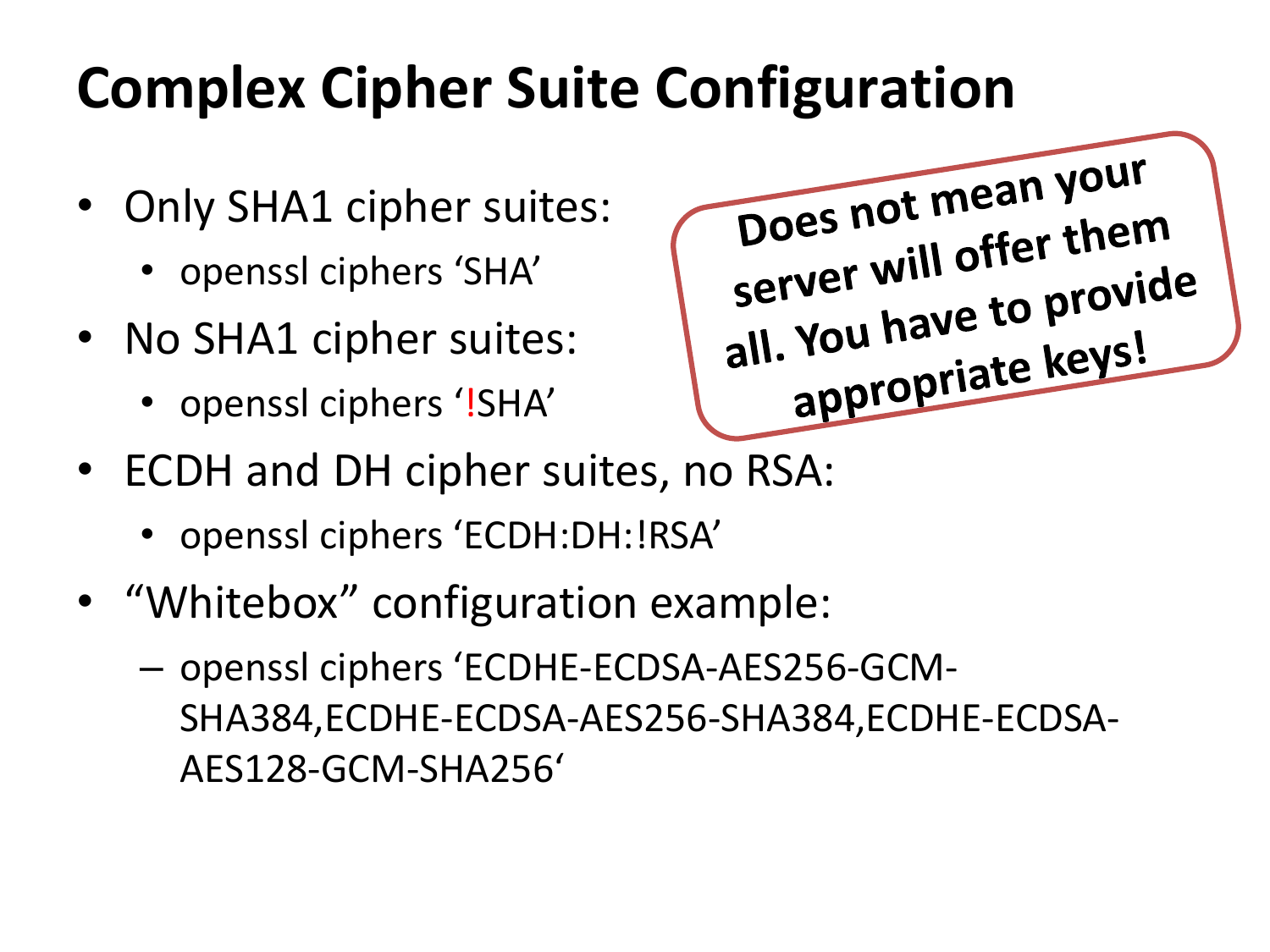# **Apache httpd Installation**

- Better do not compile yourself … but you can try it
- Ubuntu 14.04:
	- **\$ sudo apt-get install apache2**
	- **\$ apache2 –version Server version: Apache/2.4.7 (Ubuntu) Server built: Oct 14 2015 14:20:21**
- Install mod ssl
	- **\$ sudo a2enmod ssl**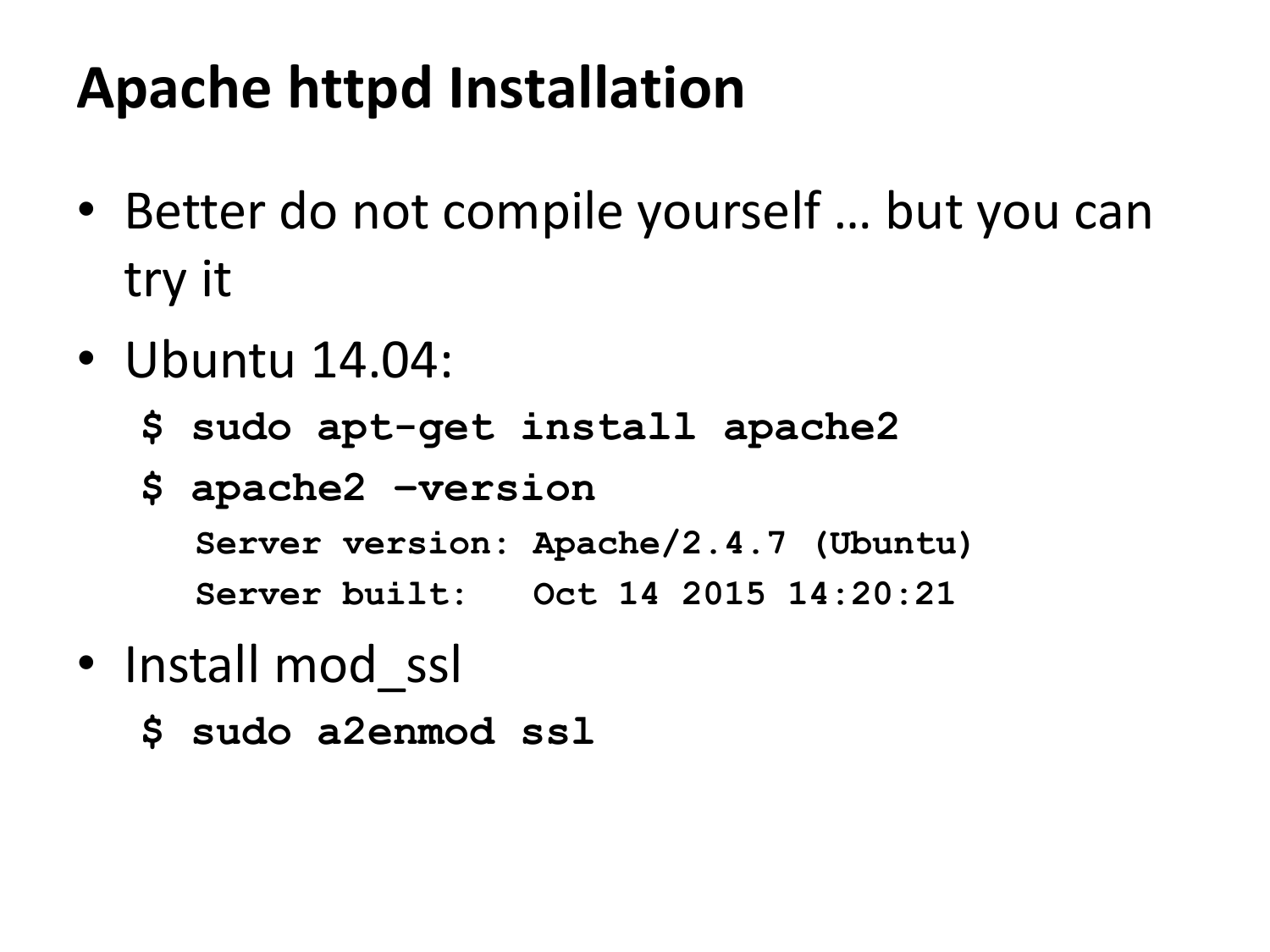### **Apache httpd: Client Authentication**

- Given we want to protect "/secure" directory
- Access given only to specific certificates from the company Hackmanit

```
SSLVerifyClient none
SSLVerifyDepth 10
<Location "/secure">
     SSLVerifyClient require
     SSLVerifyDepth 10
     SSLRequireSSL
     SSLRequire %{SSL_CLIENT_S_DN_O} eq "hackmanit"
</Location>
```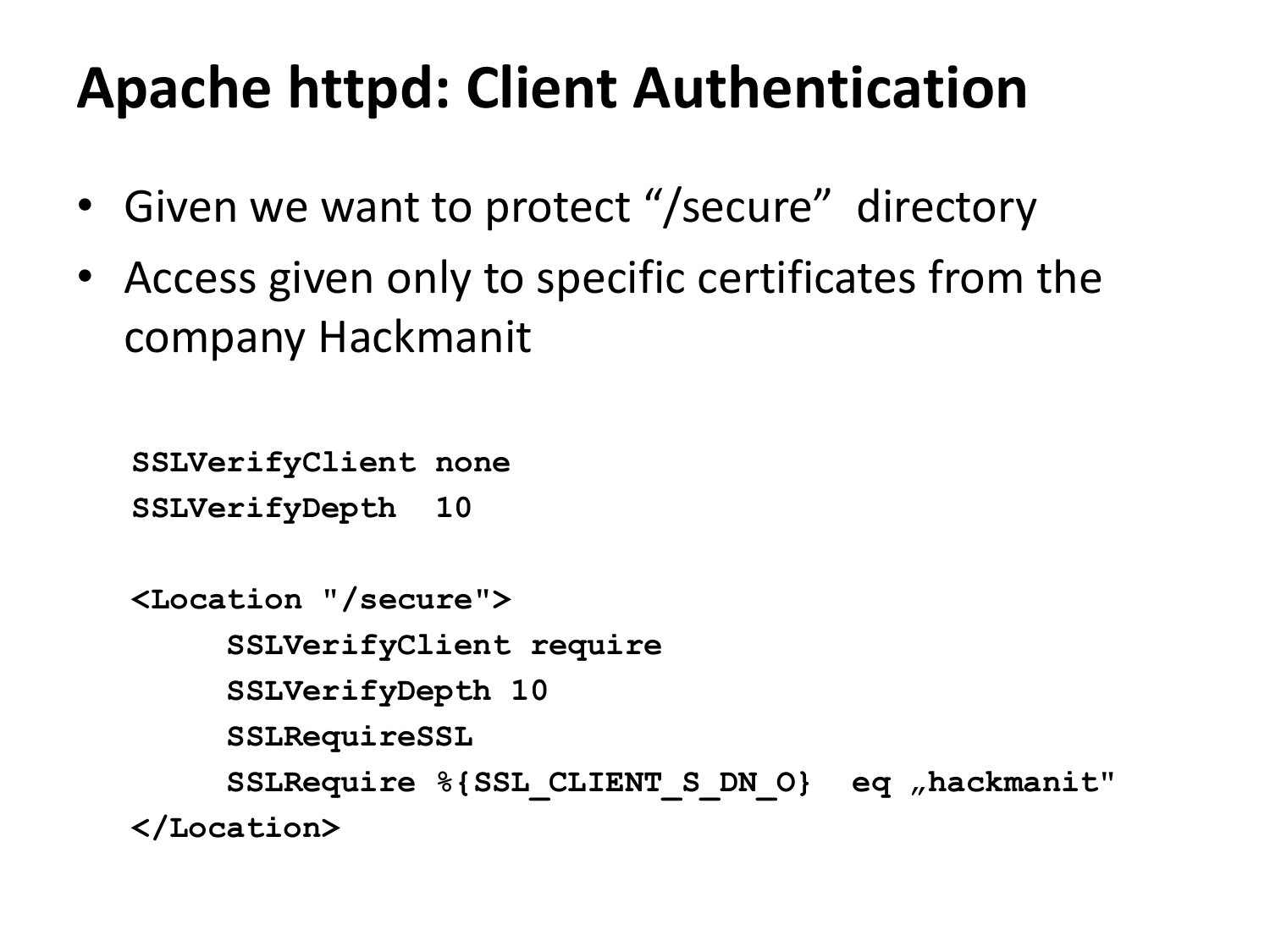#### **TLS 1.3**